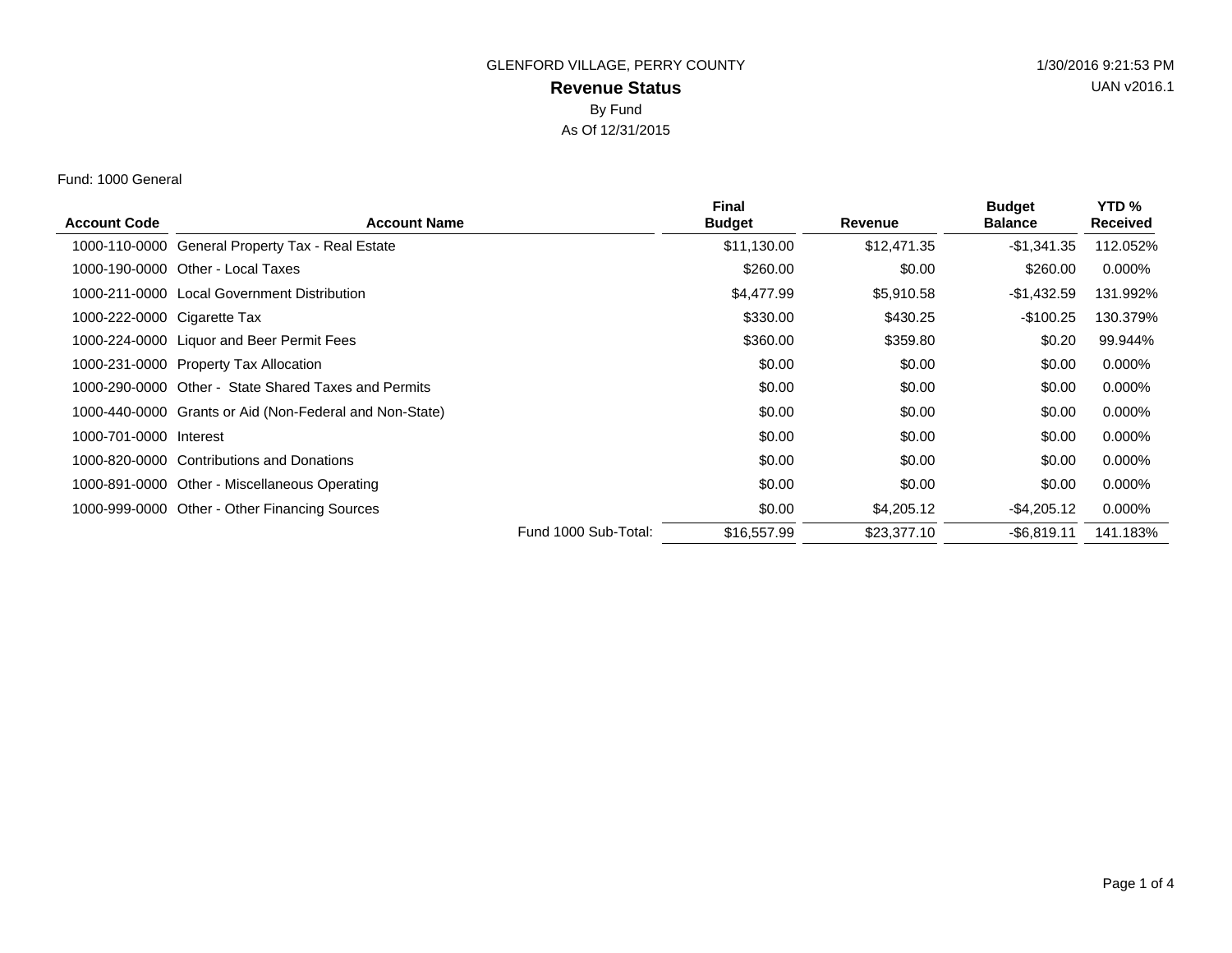Fund: 2011 Street Construction, Maint. and Repair

| <b>Account Code</b> | <b>Account Name</b>                                  | <b>Final</b><br><b>Budget</b> | Revenue     | <b>Budget</b><br><b>Balance</b> | YTD <sub>%</sub><br><b>Received</b> |
|---------------------|------------------------------------------------------|-------------------------------|-------------|---------------------------------|-------------------------------------|
|                     |                                                      |                               |             |                                 |                                     |
|                     | 2011-110-0000 General Property Tax - Real Estate     | \$0.00                        | \$0.00      | \$0.00                          | $0.000\%$                           |
|                     | 2011-140-0000 Permissive Sales Tax                   | \$0.00                        | \$0.00      | \$0.00                          | $0.000\%$                           |
|                     | 2011-190-0000 Other - Local Taxes                    | \$3,100.00                    | \$2,719.37  | \$380.63                        | 87.722%                             |
|                     | 2011-225-0000 Gasoline Tax (State)                   | \$5,900.00                    | \$6.517.02  | $-$ \$617.02                    | 110.458%                            |
|                     | 2011-226-0000 License Tax - State Levied             | \$0.00                        | \$0.00      | \$0.00                          | $0.000\%$                           |
|                     | 2011-290-0000 Other - State Shared Taxes and Permits | \$0.00                        | \$0.00      | \$0.00                          | $0.000\%$                           |
|                     | 2011-310-0000 Street Improvement and Maintenance     | \$0.00                        | \$0.00      | \$0.00                          | $0.000\%$                           |
|                     | 2011-999-0000 Other - Other Financing Sources        | \$0.00                        | \$2,300,00  | $-$ \$2,300,00                  | 0.000%                              |
|                     | Fund 2011 Sub-Total:                                 | \$9,000,00                    | \$11.536.39 | $-$2.536.39$                    | 128.182%                            |
|                     |                                                      |                               |             |                                 |                                     |

### Fund: 2021 State Highway

| <b>Account Code</b> | <b>Account Name</b>                                  | <b>Final</b><br><b>Budget</b>    | Revenue  | <b>Budget</b><br><b>Balance</b> | YTD <sub>%</sub><br><b>Received</b> |
|---------------------|------------------------------------------------------|----------------------------------|----------|---------------------------------|-------------------------------------|
|                     | 2021-150-0000 License Tax - Local Levied by Council  | \$0.00                           | \$0.00   | \$0.00                          | $0.000\%$                           |
|                     | 2021-190-0000 Other - Local Taxes                    | \$100.00                         | \$129.78 | $-$ \$29.78                     | 129.780%                            |
|                     | 2021-225-0000 Gasoline Tax (State)                   | \$500.00                         | \$528.48 | $-$ \$28.48                     | 105.696%                            |
|                     | 2021-226-0000 License Tax - State Levied             | \$0.00                           | \$0.00   | \$0.00                          | 0.000%                              |
|                     | 2021-290-0000 Other - State Shared Taxes and Permits | \$0.00                           | \$0.00   | \$0.00                          | 0.000%                              |
|                     | 2021-310-0000 Street Improvement and Maintenance     | \$0.00                           | \$0.00   | \$0.00                          | 0.000%                              |
|                     | 2021-430-0000 License Tax - County Levied            | \$0.00                           | \$0.00   | \$0.00                          | 0.000%                              |
|                     |                                                      | Fund 2021 Sub-Total:<br>\$600.00 | \$658.26 | -\$58.26                        | 109.710%                            |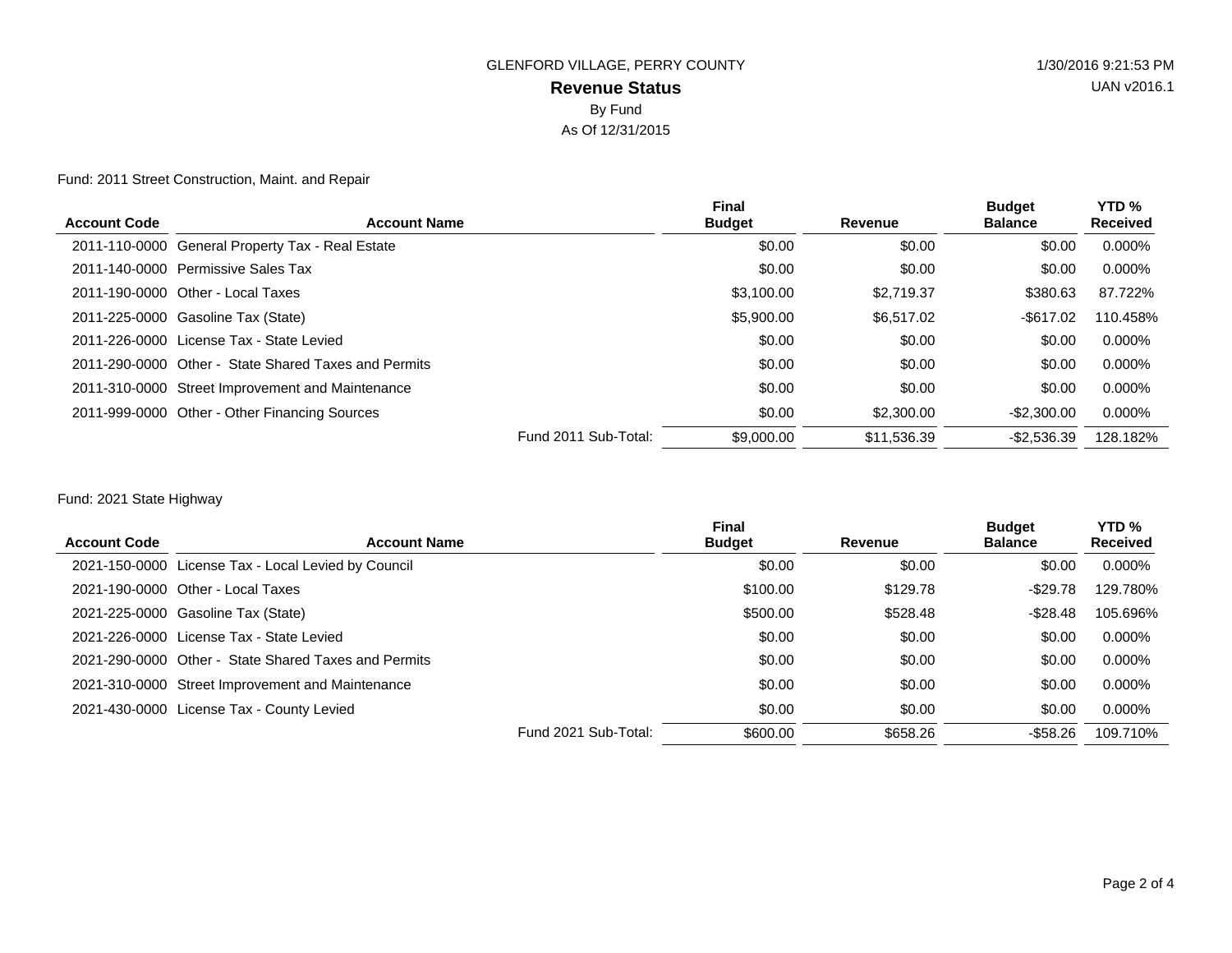#### Fund: 2041 Parks and Recreation

|                              |                                                         | <b>Final</b>  |            | <b>Budget</b>  | YTD <sub>%</sub> |
|------------------------------|---------------------------------------------------------|---------------|------------|----------------|------------------|
| <b>Account Code</b>          | <b>Account Name</b>                                     | <b>Budget</b> | Revenue    | <b>Balance</b> | <b>Received</b>  |
|                              | 2041-440-0000 Grants or Aid (Non-Federal and Non-State) | \$0.00        | \$0.00     | \$0.00         | $0.000\%$        |
|                              | 2041-820-0000 Contributions and Donations               | \$1,565.00    | \$1,580,00 | $-\$15.00$     | 100.958%         |
| 2041-931-0000 Transfers - In |                                                         | \$0.00        | \$0.00     | \$0.00         | $0.000\%$        |
|                              | 2041-999-0000 Other - Other Financing Sources           | \$0.00        | \$0.00     | \$0.00         | $0.000\%$        |
|                              | Fund 2041 Sub-Total:                                    | \$1,565.00    | \$1,580,00 | $-$15.00$      | 100.958%         |

### Fund: 5101 Water Operating

|                          |                                                   |                      | <b>Final</b>  |             | <b>Budget</b>  | YTD <sub>%</sub> |
|--------------------------|---------------------------------------------------|----------------------|---------------|-------------|----------------|------------------|
| <b>Account Code</b>      | <b>Account Name</b>                               |                      | <b>Budget</b> | Revenue     | <b>Balance</b> | <b>Received</b>  |
| 5101-340-0000            | Water Improvement                                 |                      | \$0.00        | \$0.00      | \$0.00         | $0.000\%$        |
|                          | 5101-541-0000 Consumer Rent                       |                      | \$68,000,00   | \$63.014.41 | \$4.985.59     | 92.668%          |
| 5101-542-0000 Tap Fees   |                                                   |                      | \$0.00        | \$2,500.00  | $-$2.500.00$   | $0.000\%$        |
| 5101-543-0000 Bulk Sales |                                                   |                      | \$900.00      | \$1,007.26  | $-$107.26$     | 111.918%         |
|                          | 5101-590-0000 Other - Charges for Services        |                      | \$400.00      | \$35.00     | \$365.00       | 8.750%           |
|                          | 5101-891-0000 Other - Miscellaneous Operating     |                      | \$8,700,00    | \$11,096.76 | -\$2.396.76    | 127.549%         |
|                          | 5101-892-0000 Other - Miscellaneous Non-Operating |                      | \$1,500.00    | \$0.00      | \$1,500.00     | $0.000\%$        |
|                          | 5101-999-0000 Other - Other Financing Sources     |                      | \$500.00      | \$1,063.07  | -\$563.07      | 212.614%         |
|                          |                                                   | Fund 5101 Sub-Total: | \$80,000,00   | \$78.716.50 | \$1,283.50     | 98.396%          |